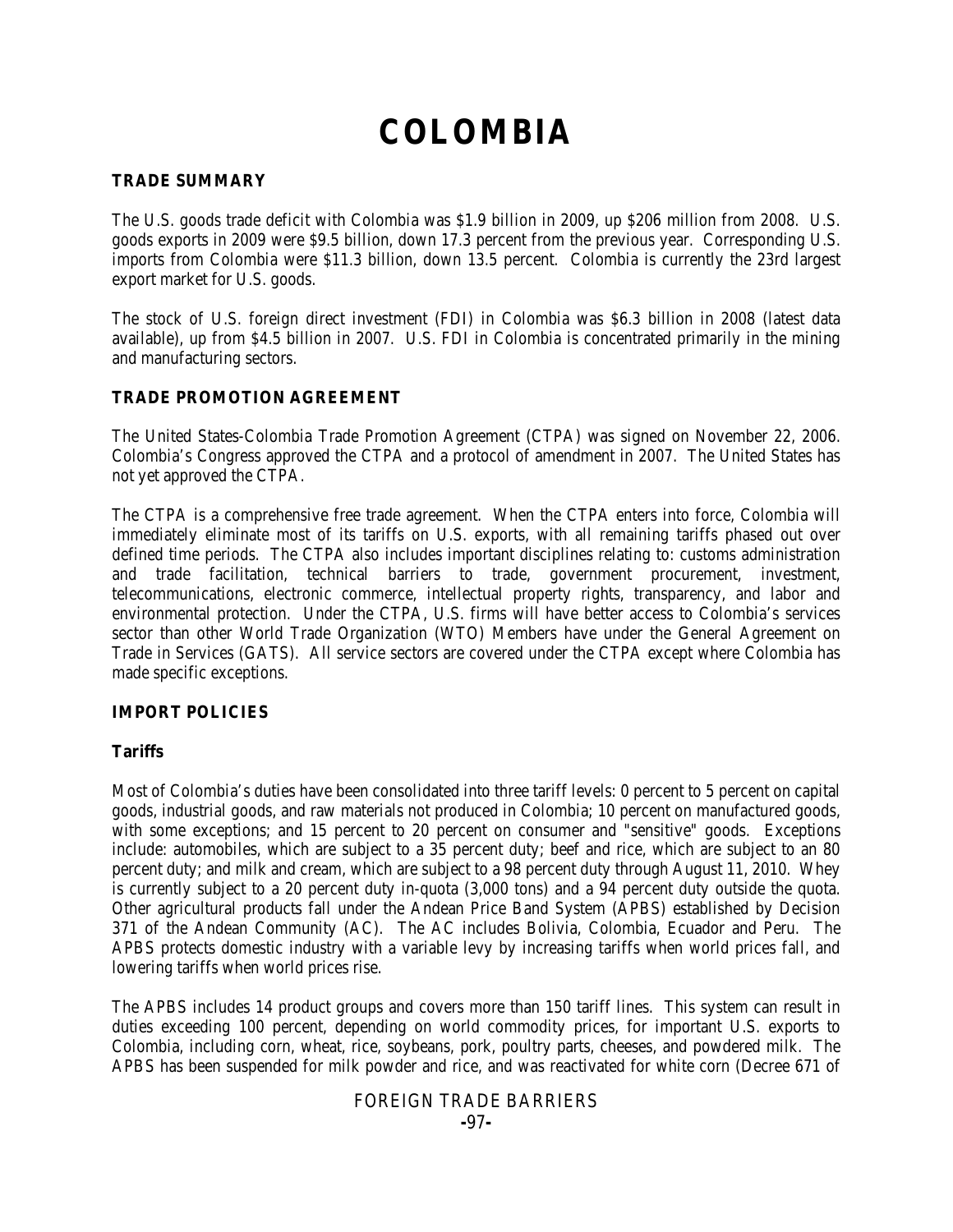2009) after a temporary suspension. The APBS also negatively affects U.S. access to Colombian markets for products such as dry pet food, which contains corn. By contrast, processed food imports from Chile and AC Members enter duty-free.

When the CTPA enters into force, Colombia will immediately cease to apply the APBS to imports from the United States. This, coupled with a preference clause included in the CTPA, will help U.S. exports compete more effectively in Colombia's market. Over half of the value of current U.S. agricultural exports to Colombia will enter duty-free upon entry into force of the CTPA, including high-quality beef, an assortment of poultry products, soybeans and soybean meal, cotton, wheat, whey, and most horticultural and processed food products. U.S. agricultural exporters also will benefit from duty-free access through tariff-rate quotas (TRQs) on corn, rice, poultry parts, and dairy products.

Over 80 percent of U.S. exports of consumer and industrial products to Colombia will become duty-free immediately upon implementation of the CTPA, with remaining tariffs phased out within 10 years. Colombia also agreed to join the WTO Information Technology Agreement, which eliminates tariffs on a wide range of information technology products.

## **Nontariff Measures**

Nontariff barriers include discretionary import licensing, which has been used to restrict imports of milk powder (Resolution 2551 of 2002) and poultry parts (Resolution 001 of 1991). The CTPA contains provisions that should address this issue. The Colombian government maintains TRQs for rice, soybeans, yellow corn, white corn, and cotton (Decree 430 of 2004), and requires that importers purchase local production in order to import under the TRQ. Under the CTPA, the Colombian government committed to ensuring that access to the TRQ in-quota quantity will not be conditioned on the purchase of domestic production.

Based on AC Decision 331, Colombia does not permit the importation of used clothing. Importers of used and remanufactured goods may apply for licenses to bring products into Colombia under limited circumstances (Resolution 001 of 1995). U.S. industry reports that in practice authorities do not grant such licenses, resulting in an effective import prohibition of these products. Decree 4725 of 2005 prohibits the importation of used or refurbished medical equipment that is older than five years, thereby limiting market access for high-quality remanufactured products, such as imaging equipment. Under the CTPA, Colombia affirmed that it would not adopt or maintain prohibitions or restrictions on trade in remanufactured goods, and that certain existing prohibitions on trade in used goods would not apply to remanufactured goods. This will provide significant new export and investment opportunities for firms involved in remanufactured products, such as machinery, computers, cellular phones, and other devices.

Colombia assesses a consumption tax on alcoholic beverages through a system of specific rates per degree (percentage point) of alcohol strength (Law 788 of 2002, Chapter V). Arbitrary breakpoints have the effect of applying a lower tax rate to domestically produced spirits and therefore create a barrier for imported distilled spirits. Under the CTPA, Colombia committed to eliminate the breakpoints for imports of distilled spirits within four years of entry into force of the agreement. Additionally, Colombia committed to eliminate practices that have restricted the ability of U.S. distilled spirits companies to conduct business in Colombia.

## FOREIGN TRADE BARRIERS **-**98**-**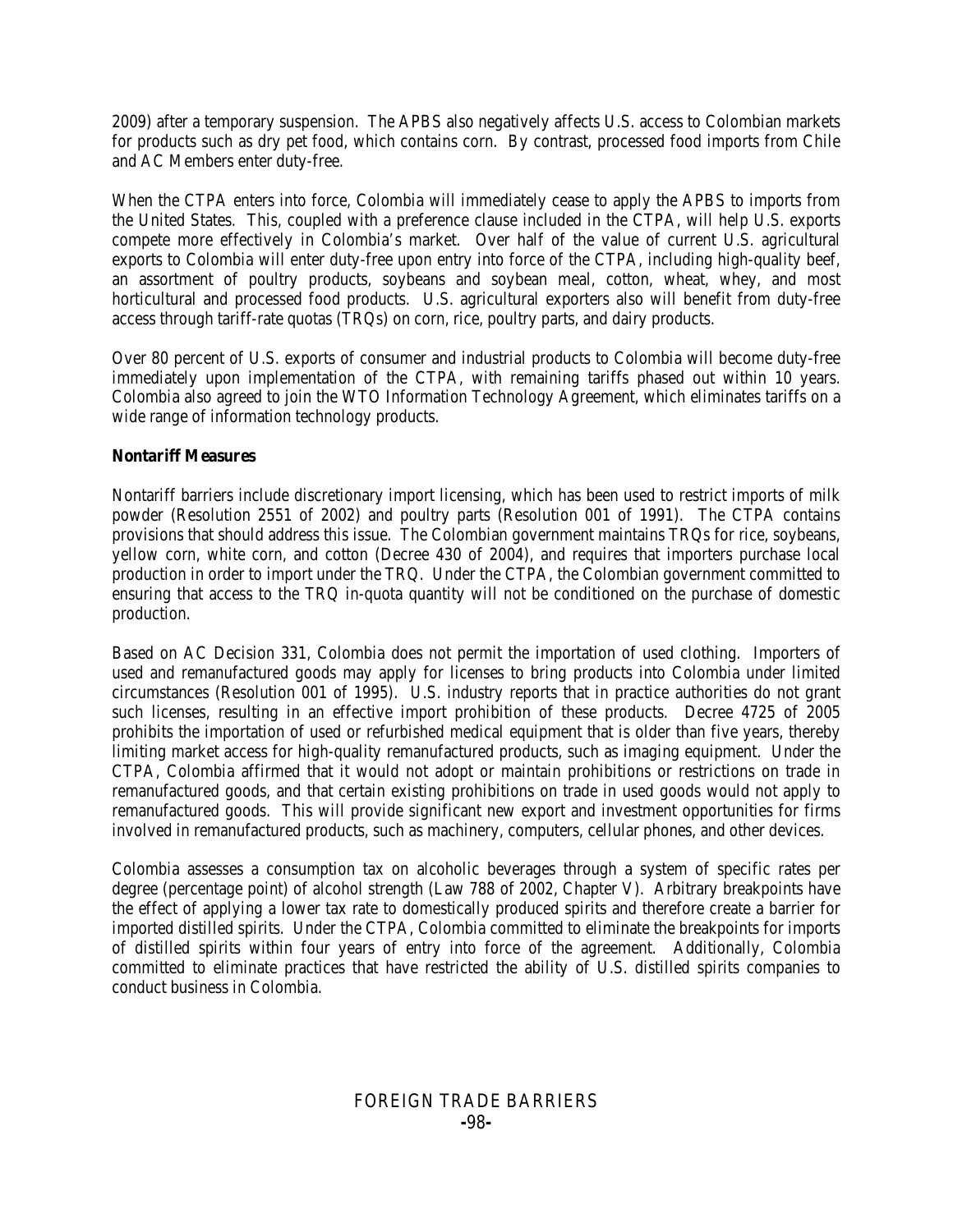#### **GOVERNMENT PROCUREMENT**

U.S. companies are required to have a local partner in order to qualify for government procurement. Under the CTPA, Colombia agreed to provide U.S. goods, services, and suppliers with national treatment. Once the CTPA enters into force, U.S. firms will have access to procurement by Colombia's ministries and departments, legislature, courts, and first-tier sub-central entities, as well as a number of Colombia's government enterprises, including its oil company. In addition, Colombia will not apply Law 816 of 2003 to CTPA-covered procurements, as that law mandates preferential treatment for tenders that provide Colombian goods or services.

Colombia is not a signatory to the WTO Agreement on Government Procurement.

## **EXPORT SUBSIDIES**

In a 2008 effort to ease the impact of an appreciating peso, the Colombian government issued tax rebate certificates (known as "CERTs") to exporters in certain sectors. The value of the CERT is equal to 4 percent of the value of exports of designated goods. No CERTs were issued in 2009, although the program remains in place.

## **INTELLECTUAL PROPERTY RIGHTS (IPR) PROTECTION**

Colombia was listed on the Watch List in the 2009 Special 301 report. Key concerns cited in the Report relate to the need for further IPR improvements, including actions to reduce book and optical media piracy and the lack of an effective system to prevent the issuance of marketing approvals for unauthorized copies of patented pharmaceutical products. While enforcement has been slow and weak in Colombia, the Colombian government has made a concerted effort in recent years to combat IPR violations, including through conducting raids seizing counterfeit and pirated products and deterring the counterfeiting of pharmaceuticals.

## **SERVICES BARRIERS**

Implementation of the CTPA will require Colombia to accord substantial market access across its entire services regime, subject to a limited number of exceptions. Some restrictions, such as economic needs tests and residency requirements, still remain in sectors such as accounting, tourism, legal services, insurance, distribution services, advertising, and data processing.

## **Legal Services**

Foreign law firms can operate in Colombia only by forming a joint venture with a Colombian law firm and operating under the licenses of the Colombian lawyers in the firm (Decree 196 of 1971).

## **Financial Services**

Colombian legislation permits 100 percent foreign ownership in financial institutions. It does not allow foreign insurance companies to establish local branch offices except for "general interest" reasons (Decree 663 of 1993). Insurance companies must maintain a commercial presence to sell policies other than those for international travel or reinsurance. Colombia prohibits the sale of maritime insurance by foreign companies. Foreign banks must establish a subsidiary to operate in Colombia (Decree 633 of 1993).

#### FOREIGN TRADE BARRIERS **-**99**-**